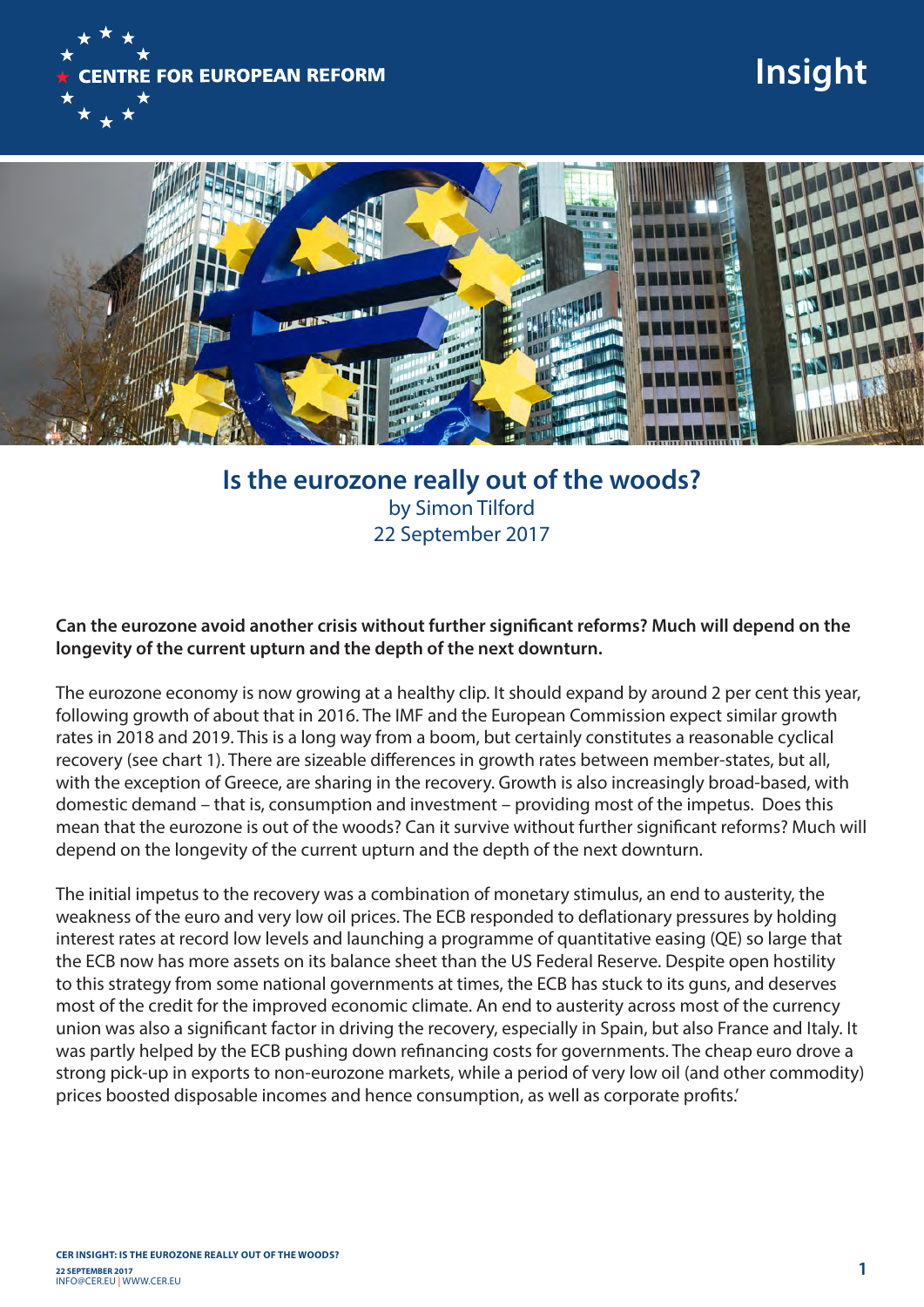



Monetary policy remains expansionary, and the ECB is doing a decent job of convincing investors that it will remain so, and not tighten at the first sign of incipient inflationary pressure. The easing of austerity was a one-off and is no longer contributing to growth to any significant extent. The euro has risen strongly in recent months and is now back to its long-run trade-weighted average. Oil prices have bounced back, and commodity prices as a whole are recovering.

But despite the reversal of many of the factors that kick-started the recovery, eurozone economic growth has gained momentum. Wage growth remains disappointingly low, but a strong recovery in employment is boosting consumer confidence and with it spending (see chart 2). There is plenty of pent-up demand: after such a long period of weak consumption, many durable consumer goods, especially car fleets, are old. The recovery in consumption has contributed to rising business confidence and a pick-up in investment. Both households and firms have rediscovered some appetite for borrowing. Consumers show greater readiness to borrow to purchase big-ticket items, while record low mortgage costs are underpinning stronger construction activity in many member-states. Business borrowing is picking up relatively strongly, suggesting that business investment will remain relatively robust. As yet, there is little indication that the rise in the value of the euro is depressing exports. Of course, the recovery is still modest given the scale of the downturn. The eurozone economy is only 4 per cent bigger than it was in the first quarter of 2008. But the recovery is not just down to one-off factors; it has legs.

The big unknown is how long the recovery will last. Because of the long period of economic stagnation in the eurozone, it is impossible to know whereabouts in the business cycle the currency union currently stands. However, there is little reason to believe that just because the eurozone is probably several years into the cycle that it will come to an end after 7-8 years – the long-term average length of the cycle. There is plenty of spare capacity across the currency union as a whole. And we're a long way from over-investment in unproductive assets that often mark the fag end of a cycle.

**Insight**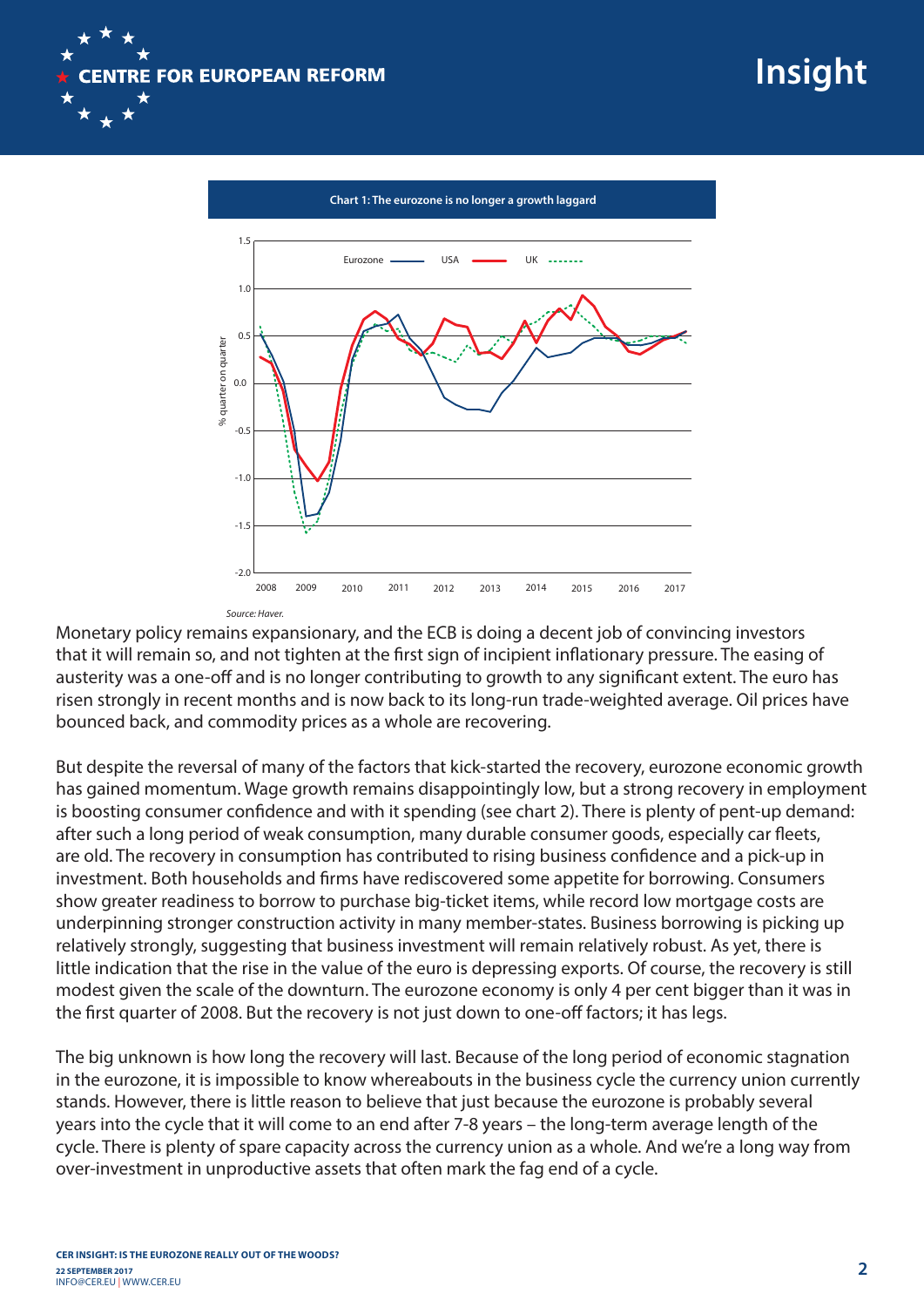



*Source: Haver.*

The longer the upswing lasts, the greater the likelihood of the eurozone surviving the next downturn without a further serious crisis. Fiscal positions will be stronger and the ECB will have been able to raise rates from the current lows, and therefore have some scope to lower them to counter the downturn. The more growth we see, the more progress will have been made in cutting non-performing loans (NPLs) weighing on banks, and the less likelihood that the bank resolution mechanism will be seriously tested. Conversely, if the recovery is relatively short-lived, many eurozone governments will lack the fiscal space to boost spending to mitigate the downturn and the ECB will be unable to cut rates. For example, the ECB expects inflation to be just 1.5 per cent in two years' time, and hence well below its 2 per cent target. Five years hence it expects inflation of 1.8 per cent (see chart 3). And the ECB forecasts assume no further rise in the value of the euro, which would have a dampening effect on inflation.

What could prevent the cautiously optimistic scenario painted here becoming reality? The biggest external threat is probably a loss of confidence in the dollar as US growth disappoints and investors take fright at the Trump administration. A rise in the euro against the dollar, perhaps as far as €1.5:\$1 from the current level of €1.2:\$1 would pose a serious challenge for the eurozone. Not only would it hit exports hard, especially those of weaker members (whose exports are most sensitive to price changes), but it would push down eurozone inflation, undermining the ECB's drive to raise expectations of future inflation and hence the effectiveness of monetary policy. Such a surge in the value of the euro is unlikely, but far from impossible; the euro hit such values against the dollar in 2009 (see chart 4).

A surge in global protectionism, perhaps triggered by the US, would also cast doubt over the sustainability of the eurozone recovery. Net exports (exports minus imports) may no longer be contributing as much to eurozone growth as they were two years ago, but the eurozone is running a record current account surplus with the rest of world of around 3.5 per cent of GDP, by far the biggest surplus in the world in absolute terms. A big chunk of it is with the US, helping to explain Trump's bilious criticism of European, especially German, trade practices. Any significant increase in global protectionism will hurt every economy, including the US, but the eurozone has more to lose than most.

**Insight**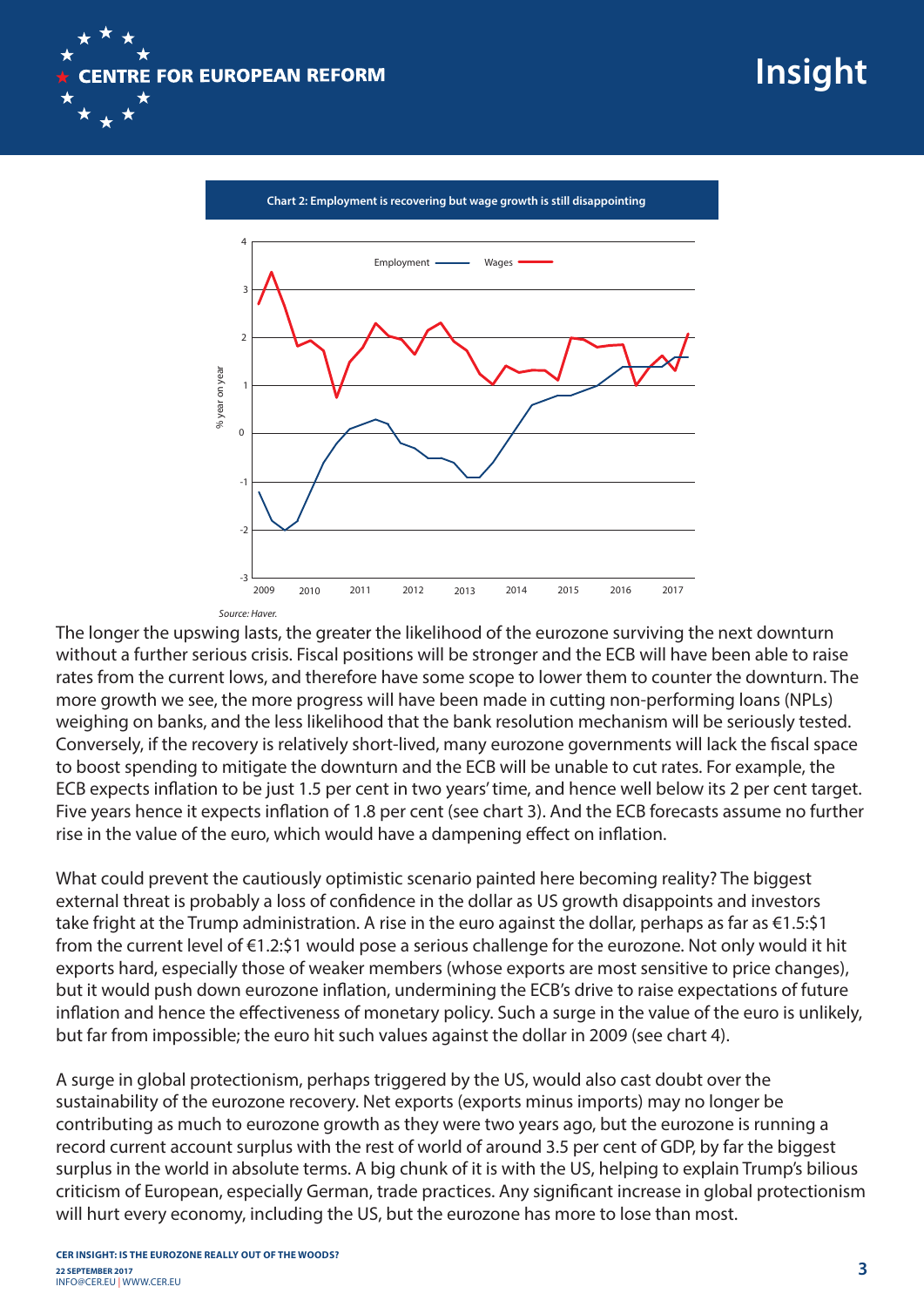

**Insight**

**Chart 3: The ECB will have little scope to raise interest rates**



*Source: IMF and ECB. \*2019-22 average private sector forecasts.*

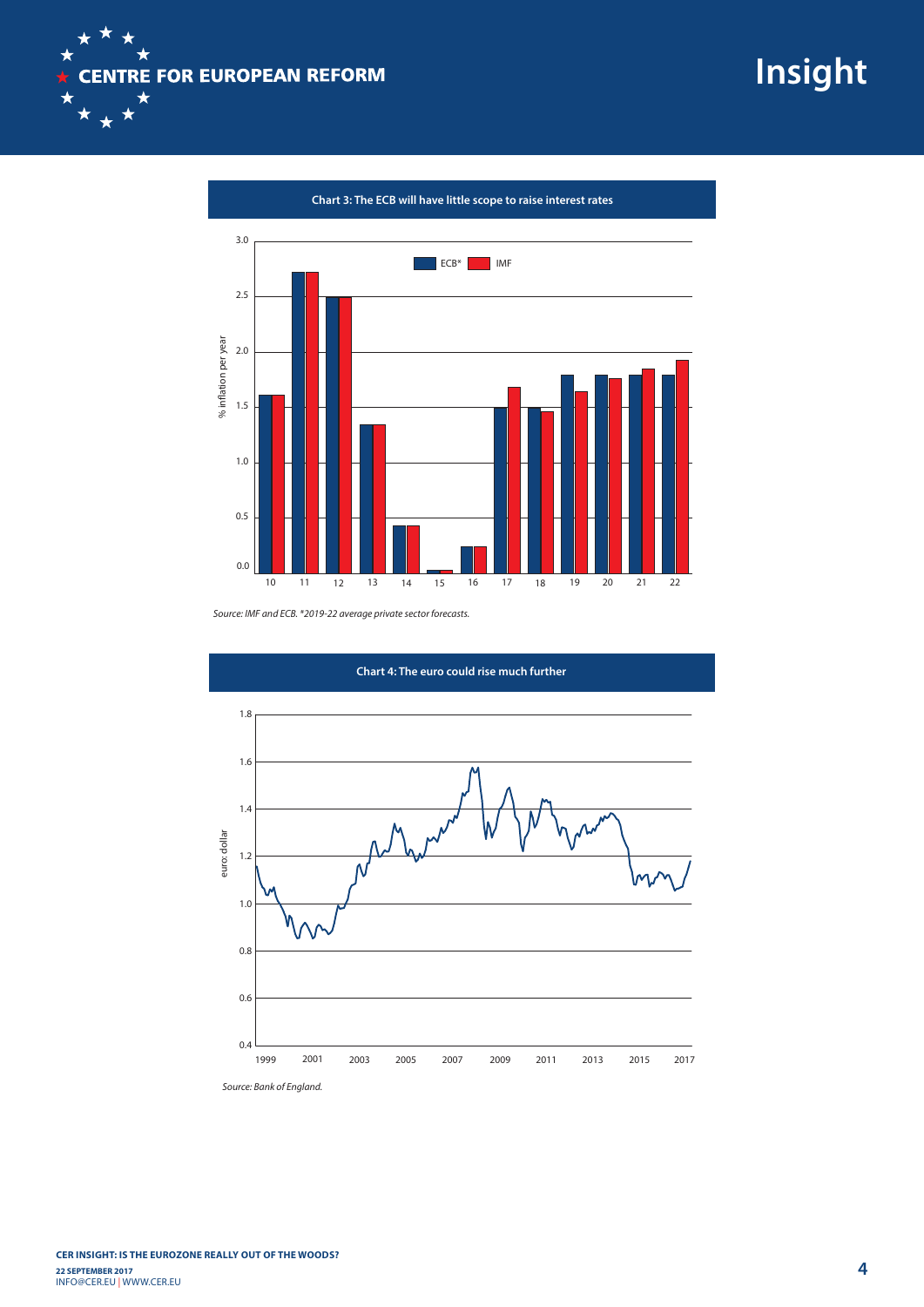

Another major external threat is posed by the possibility of a full-scale Chinese financial crisis. For the last 100 years, only a financial crisis starting in the US has caused serious problems in Europe, owing to the size of the US economy, Europe's dependence on it, and the centrality of the US to the international financial system. The size of the Chinese economy and its degree of integration into the global economy are still some way short of the US's, but that is changing rapidly, and China is suffering from a very rapid build-up of both public and private debt. At the very least, China could face a period of much weaker growth and renewed deflation pressure, with serious implications for the global economy and with it the eurozone.

Other external threats would comprise a security crisis in central and eastern Europe triggered by renewed Russian aggression, a crisis in the Middle East, leading to a surge in oil prices, and a collapse of Brexit negotiations between the UK and the EU. It is hard to see the first of those derailing the eurozone recovery, assuming that military conflict between NATO and Russia is avoided. A surge in oil prices would pose a much bigger threat. With the cost of renewable energy falling rapidly, leading to large-scale investment in these energy sources, oil prices are unlikely to rise sharply on the back of stronger demand. But conflict in the Middle East could certainly curtail oil supplies (and hence push up prices), notwithstanding the emergence of the US as a major oil exporter. The UK crashing out of the EU with no deal would pose grave financial, economic and legal problems for the UK, the eurozone's biggest single export market. This would no doubt hit the pace of growth in the eurozone, but there is little reason to believe that it could derail the recovery.

What about internal threats to the recovery? Perhaps the biggest would be a premature tightening of monetary policy. The ECB, and Mario Draghi in particular, have been at pains to stress that the eurozone recovery is still young and that underlying inflation pressures, for example from wages, remain weak. But the ECB works within a political context, and that context is likely to become steadily more uncomfortable as the recovery continues. German criticism of the ECB will intensify, especially if the next German government consists of Angela Merkel's CDU/CSU and the hawkish FDP rather than a renewed 'grand coalition' with the Social Democrats. The Germans are expected to push hard for Jens Weidmann, the current head of the Bundesbank, to replace Mario Draghi when his term as ECB President comes to an end in October 2019. Draghi has succeeded in making the ECB less Germanic in outlook by winning the intellectual arguments and stabilising the eurozone. A Weidmann presidency probably would not succeed in turning back the clock, but it would at the very least raise fears that the central bank could increase interest rates prematurely, which could be enough to undermine the effectiveness of monetary policy.

Could the all but certain failure by the French and German government to agree substantive reforms of the eurozone threaten the recovery? They may agree to create a eurozone finance minister, but he or she will be largely symbolic. It is just possible that they will agree to the creation of a small unemployment insurance scheme, but little chance that they will reach agreement on the creation of a common deposit insurance scheme for bank deposits, let alone any mutualisation of debt or even a more flexible fiscal regime. But there is little reason to think this failure will derail the recovery, however desirable those reforms would be for the long-run health of the currency union, and for its ability to cope with the next downturn.

What about Italy? The Italian economy is recovering much more slowly than the eurozone average. And with inflation very low, the country is making next to no progress in reducing public debt. It is not impossible that the next general election will produce a governing coalition that includes populists. It is